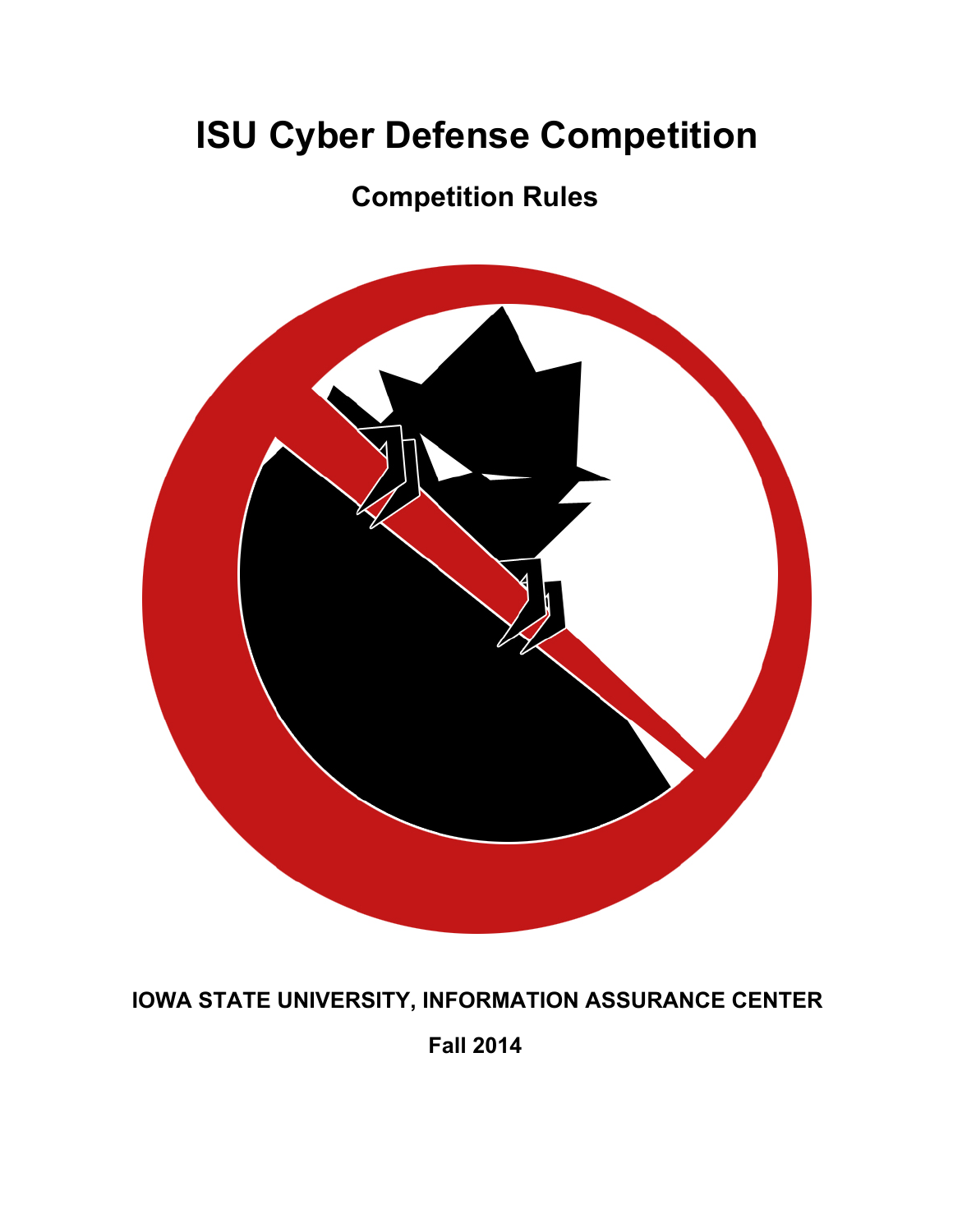# **Definitions**

**CDC** – Cyber Defense Competition

**ISEAGE** – Internet Scale Event Attack Generation Environment (a simulated Internet). **Blue Teams** – Competitors playing the role of the Information Assurance community. These teams must identify and defend against various security threats via the ISEAGE network.

**Red Team** – Comprised of professionals from the Information Assurance community playing the role of hackers. This team must create and implement various attack strategies against the Blue Teams, and capture flags from the Blue Team servers.

**White Team** – Comprised of respected individuals from the Information Assurance community. This team is the judging authority for the CDC.

**Green Team** – This team consists of members with various computer familiarity and skill levels. They play the role of typical network users. The Green Team duties include regular Internet usage and the execution of predefined anomalies.

**Flag** – a file placed in a predefined location. The Red Team must capture these flags from or plant them onto teams' systems.

**Anomalies** – These events are injected into the system at various times throughout the competition. The Anomalies are designed to test, or simply just complicate, the Blue Teams' duties during the competition.

**Competition Director** – Oversees the operation of the CDC, leads the White Team in scoring and adjudication, and coordinates the Red, Green, and Blue Teams.

**IScorE** – The web-based scoring application tailored to the CDC. IScorE may be used by all teams to submit, view, and alter scores. Located at [https://iscore.iseage.org](https://www.google.com/url?q=https%3A%2F%2Fiscore.iseage.org&sa=D&sntz=1&usg=AFQjCNEQN8S8GvqwOTVvSfq_ErhT3wtqpA)

# **Objectives**

The purpose of the Cyber Defense Competition is to provide students with a simulation of real-life experiences in Information Assurance for the purpose of education. Students play the role of the Blue Team, or Information Assurance community, under fire from the Red Team, simulating the attackers of a network. The White Team oversees the competition, judging (and scoring) each Blue Team based upon Red and Green Team reports received. The Green Team plays the role of general network users, and the strain they place upon ensuring security within a network.

The Blue Team with the most points at the end of the competition will be named the winner. See the scoring document for more information.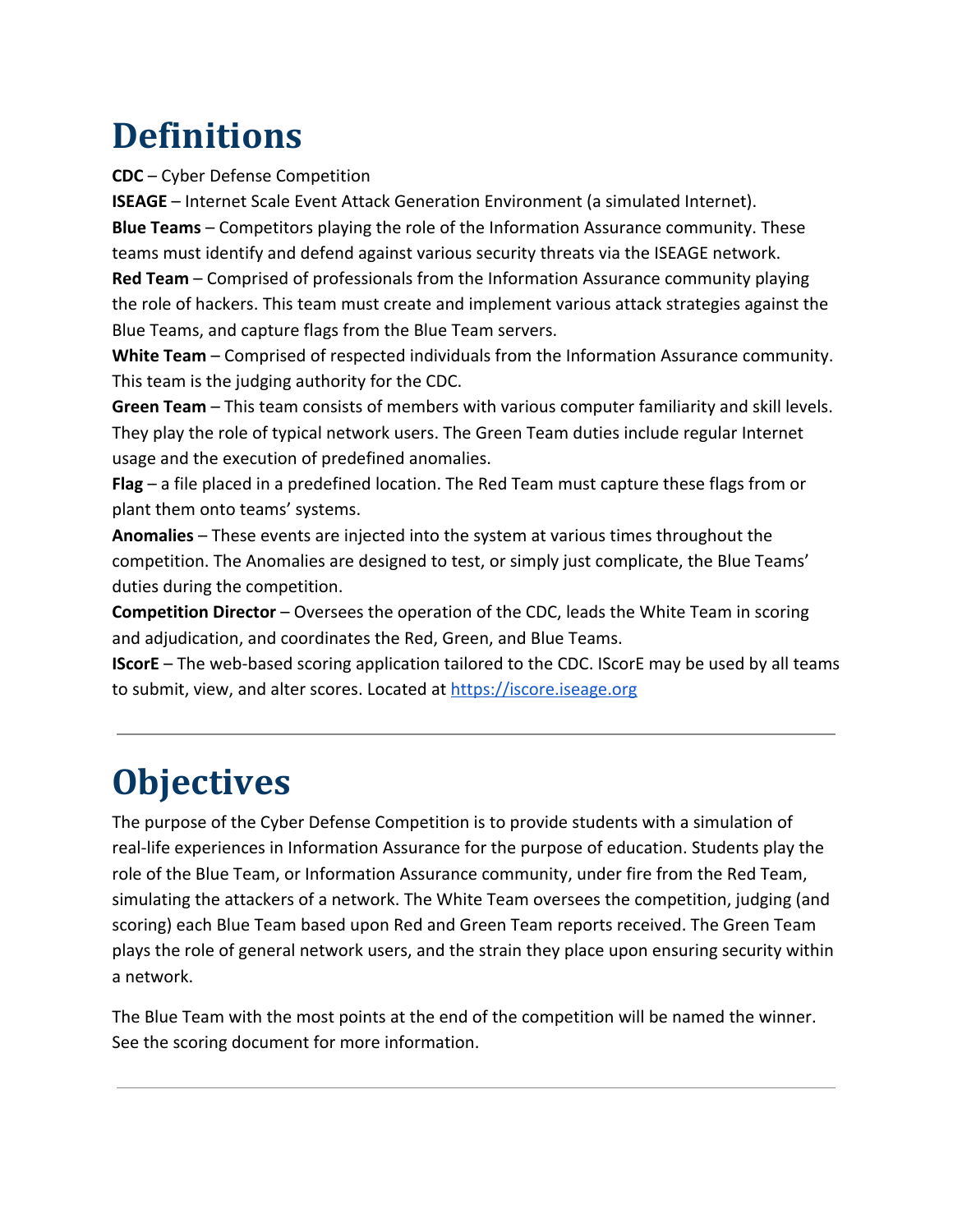# **Blue Teams**

Students will form teams of 4-8 to tackle the challenge laid out in the Scenario document. They will set up and secure a network that is usable by the Green Team while defending it against attacks from the Red Team.

Each Blue Team will be assigned a domain name (teamN.isucdc.com) and a subnet of IPs on which to make their services available on the ISEAGE network. See the "IP Ranges and Network Information" document for more information.



Some of the services in the scenario will be provided and will need to be secured. If a Blue Team damages a provided service beyond the point of recovery, the White Team can provide a fresh image of the system, but the Blue Team will incur a scoring penalty of **75 points** per re-install.

#### **Blue Teams may not perform any offensive action toward any other participant or ISEAGE during setup or the competition. Doing so will result in a penalty up to disqualification of the attacking team.**

Blue Team members are responsible for any ISEAGE accounts assigned to them for use in the CDC environment (Remote Desktop, vCenter, chat accounts). Any actions performed on these accounts will be attributed to the team who the account is assigned to, and penalties will be assigned accordingly if necessary. **Therefore, do not share your CDC credentials with anyone.**

### **Remote Setup**

Setup will be available remotely 24/7 (see the Remote Setup document). ISEAGE provides online support via chat, available at [https://setup.iseage.org.](https://www.google.com/url?q=https%3A%2F%2Fsetup.iseage.org&sa=D&sntz=1&usg=AFQjCNEojqjR9CFfVG02Cqk9CguHsYsc1w) Setup chat is only staffed during specific hours of the day; these hours will be posted on the calendar located on the setup chat login page. If an ISEAGE staff member is not available to chat, you can submit support requests to [cdc\\_support@iastate.edu.](mailto:cdc_support@iastate.edu) Always include your team number in correspondence. Rule clarification or procedural questions should also be sent to that e-mail address. Teams are encouraged to seek help from anyone (including White Team) during this phase.

#### **Hardware**

Each team will be provided access to the VMware vCenter server environment. The white team operates the administrative accounts on vCenter. These accounts will not be used maliciously; you will not need to worry about securing the VMware environment.

The Blue Teams will be held accountable for missing or damaged hardware at the end of the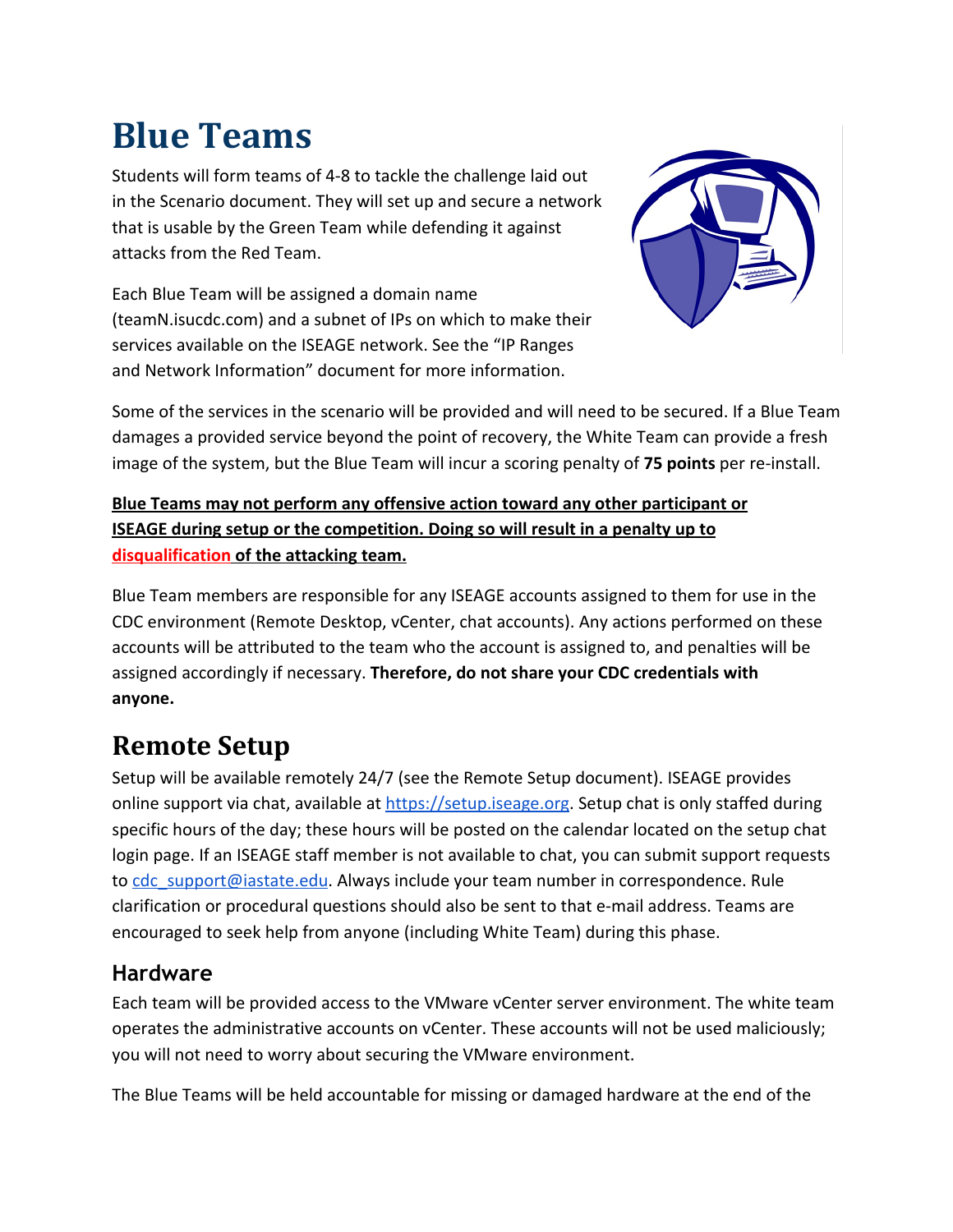competition. If hardware becomes damaged or is missing, contact the Competition Director immediately.

If hardware fails during the competition or there is a suspected network outage, please contact the Competition Director immediately.

#### **Software**

All software used in the competition must either be freely available or provided by ISEAGE (see the Remote Setup document). Trials of non-free software that do not exceed the trial period are allowed.

#### **Accounts and passwords**

- List of users and their passwords will be provided
- Must work for the services described in the Scenario document
- You may *NOT* change the password for any required user unless instructed to by the Green Team Leader
- Users may be fired from the organization and must have their access disabled or removed swiftly if this occurs. See the scenario document for more information.
- Some passwords are specific to individual teams. They are denoted by "\*\*\*\*\*\*\*\*" and will be provided on IScorE.

#### **Required Flags for Red Team Capture**

*See Scenario for required flag locations*

You will be required to maintain a "flag" for some of the required services (see the Scenario document). Once setup commences, you will be given these flag files via IScorE.

Flags are intended to represent data stored in each of these directories, and thus cannot have more restrictive access permissions than other files in the directory. They cannot be compressed, encrypted, encoded, or in any other way obfuscated.

In addition to planted flags, there may also be sensitive data that Red Team will want to capture such as passwords, financial information, etc., which may be located in files or databases. If Red Team manages to capture this sensitive data you will lose flag points for each item lost.

If the Red Team determines a flag is missing, it will be considered captured unless the Blue Team can prove it is present. See the Red Team section and the Scoring document for more details.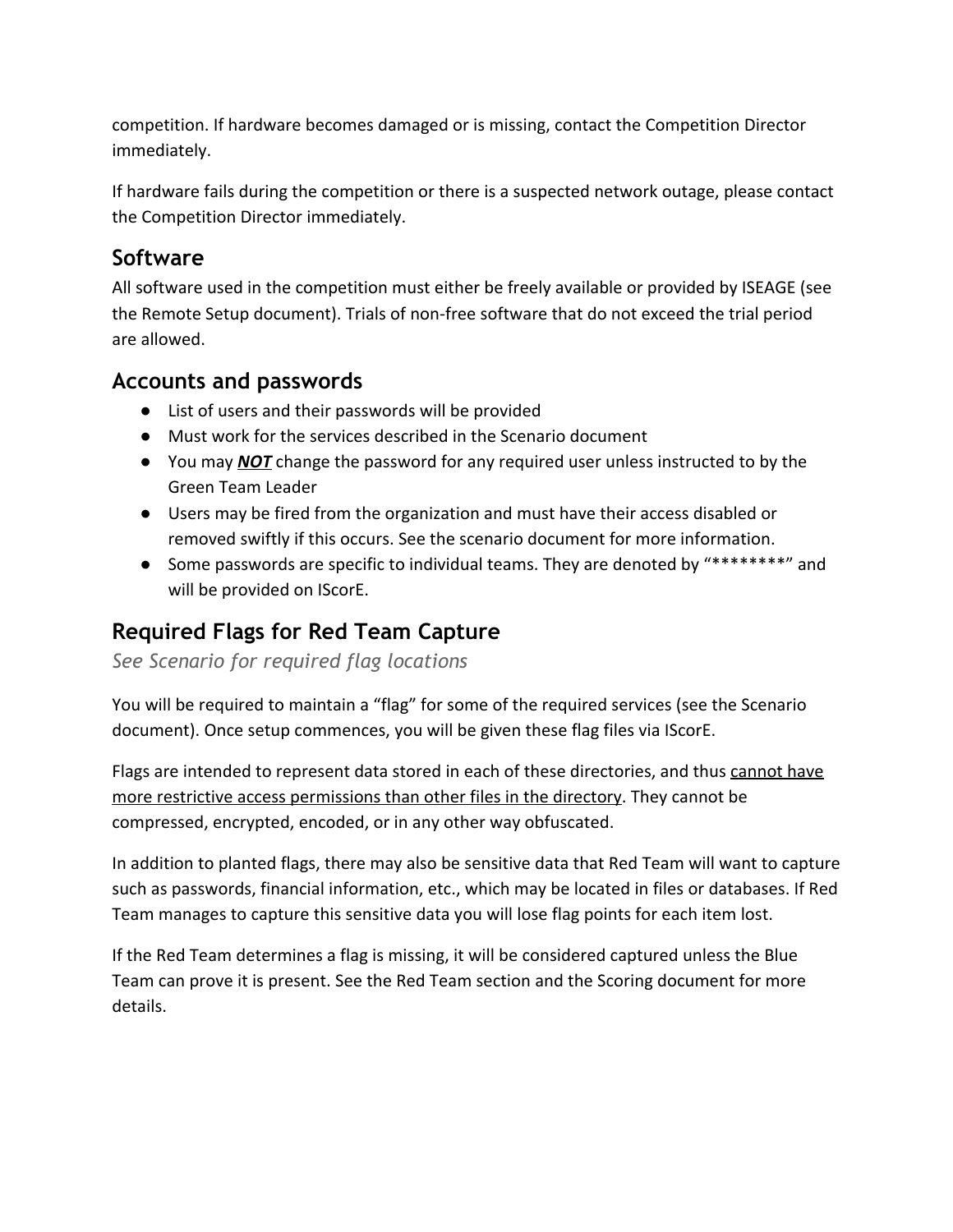#### **Network (White Team) Documentation**

White team documentation represents the reports that real-world companies require of their IT staff. In it, you should explain, in detail, your plan for setting up and securing your network. You must provide this prior to the scheduled start of the competition by submitting it on IScorE. It is worth up to **100 points** and should include:

- Details of your network layout (IP addresses, firewalls, whether you have chosen to use NAT)
- Network Diagram(s)
- Discussion of the Operating Systems, Software, etc. you have chosen to run each of your services
- Discussion of special measures you've taken to secure your network (Intrusion Detection Systems, specific firewall rules, mandatory access controls, etc.)
- Anything else that you feel demonstrates your preparedness to the White Team

This document needs to be professional and thorough. It is scored on:

- Detail **(0-40 pts)**
- Professionalism **(0-30 pts)**
- Supporting diagrams, figures, and tables **(0-20 pts)**
- Effectiveness of plan **(0-10 pts)**

The Network Documentation score will decrease by **25%** for every 30 minutes it is late. The first penalty will take effect 30 minutes after the competition begins.

#### **Green Team Documentation**

Green team documentation instructs your users (the Green Team) on how to use your services. You must submit this prior to the scheduled start of the competition on IScorE. Keep in mind that the usability scores given by Green Teams will be severely affected if this documentation is not present! Teams often underestimate the importance of usability - it can easily make or break the competition. Ensure your networks have a good balance between usability and security.

This documentation is worth up to **100 points** and should include instructions for users with little or no computer experience on how to use all of the services you have provided. **HINT:** You may find a screen capture program such as Jing [\(http://www.techsmith.com/jing.html\)](http://www.google.com/url?q=http%3A%2F%2Fwww.techsmith.com%2Fjing.html&sa=D&sntz=1&usg=AFQjCNFr5H1h3hB2DuVAOuM_bGYPHyOSqQ) extremely helpful in completing your documentation.

It is scored on:

- Detail **(0-20 pts)**
- Clarity **(0-40 pts)**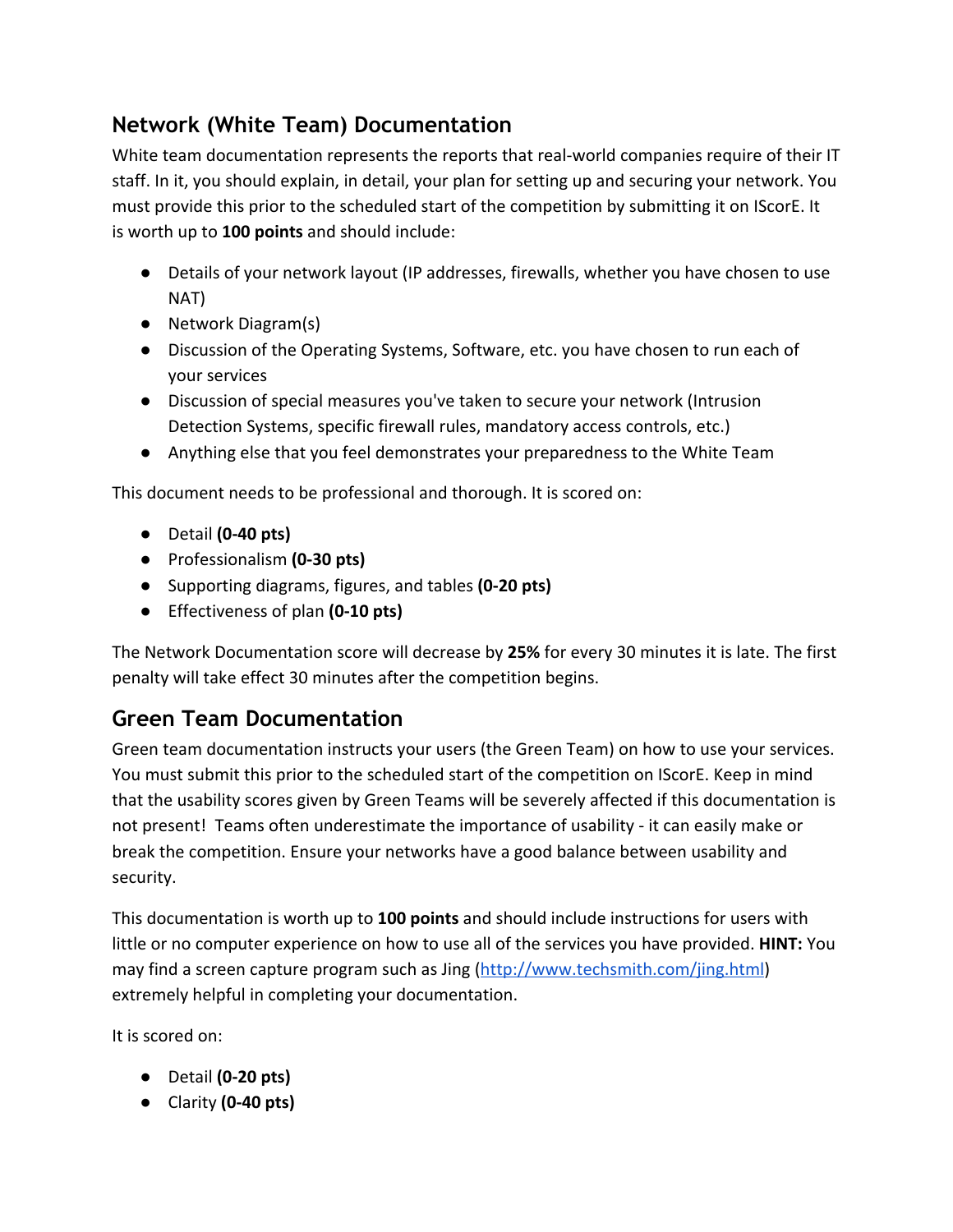- Professionalism **(0-20 pts)**
- Supporting graphics, figures, and diagrams **(0-20 pts)**

The Green Team Documentation score will decrease by **25%** for every 30 minutes it is late. The first penalty will take effect 30 minutes after the competition begins.

### **On-Site Setup**

During the competition there WILL NOT be hardware present to manage the vCenter environment from. This means that your team should **bring laptops to the competition** as a front-end to the virtualization environment. We will provide a safe network, isolated from the red team attacks, onto which you can connect your personal computers and manage the vCenter environment. If you do not have a computer available, let the Competition Director know before you arrive and the ISEAGE staff can accommodate you.

### **Attack Phase**

During the attack phase, the Red Team will arrive on-site and attempt to gain access to your services in order to capture flags, reduce usability, or take the services offline. This will begin at 8am on the day of the competition. We will announce the start of the attack phase on the competition floor before it begins.

Blue Teams are not allowed to specifically block or ban specific IPs or IP ranges; doing so is unrealistic and completely ineffective in the real world of IT. Automated systems that block connections for a few minutes after N failed login attempts (e.g. fail2ban) are allowed. If applicable, please justify any blocks made after N failed login attempts within your network documentation. The competition director reserves the right to determine whether an IP blocking policy is beyond realistic and breaking the rules.

Blue Teams may **not** receive help from anyone not registered on that team (including advisors or mentors, professors or friends) during the attack phase. Doing so will result in a penalty of up to **500 points**.

**Blue Teams may not make contact with a Green Team member or Red Team member directly. These contacts must go through the Green Team leader or White Team leader.**

#### **Green Team Anomalies**

In the real world of IT there is never a dull moment. Green team anomalies simulate the never-ending stream of requests that everyday IT employees must be prepared to handle. During the competition, anomalies will be released via IScorE. They are worth varying point values based on their difficulty. Blue teams will need to submit anomalies before they expire to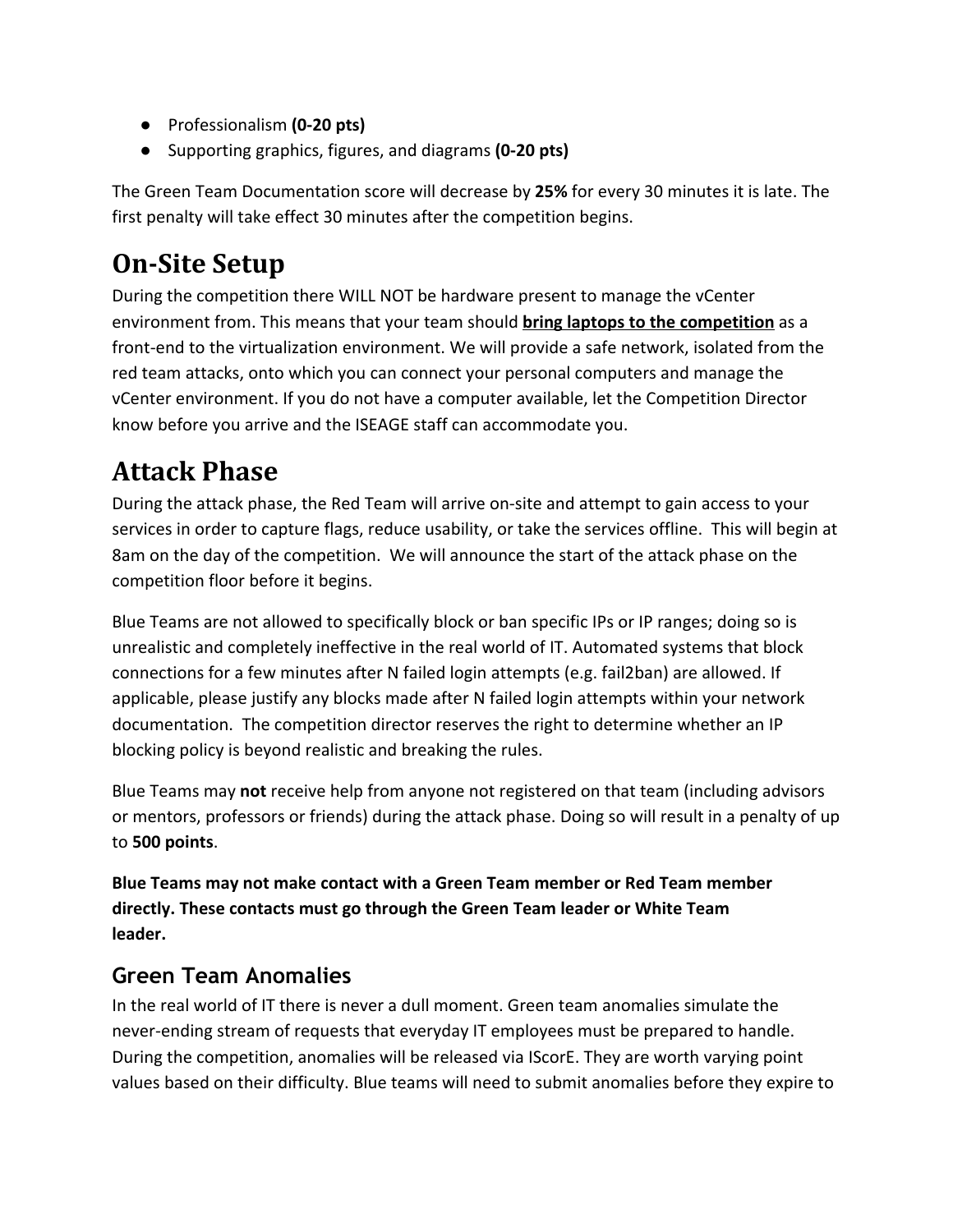gain points.

Completion of anomalies is **optional** unless the anomaly specifies otherwise. However, blue teams that refuse or do not submit an anomaly will not be awarded any points for it. Anomalies will account for a significant amount of points and are highly encouraged.

#### **Green Team Communication**

During the event, the Green Team may announce instructions. When an announcement is made, one member of each Blue Team must report to the Green Team Leader for further instructions.

#### **Service Uptime**

IScorE's automated service scanner will be used to check if your services are online every few minutes. This data will be automatically incorporated into scoring results.

#### **Intrusion Reports**

In real-world IT, management will require regular reports on the security of your network, as well as in-depth analysis of any intrusions. Blue Teams may turn in an intrusion summary report at 10 am, 12pm, 2pm, and 4 pm. This report should cover, in detail, any intrusions noted (in your IDS or otherwise), your team's assessment of their impact, and the mitigating measures your team took, along with evidence to support your analysis. **A simple printout of a log file will not earn any points, nor will a "No Intrusions Detected" without any evidence to back it up.** Each report is worth up to 25 points and must be submitted via IScorE. They are scored on:

- Detail **(0-7 pts)**
- Supporting evidence **(0-5 pts**)
- Insightful analysis **(0-5 pts)**
- Mitigating actions **(0-8 pts)**

# **Red Team**

The Red Team represents the "bad guys" – malicious users, advanced persistent threat, or other agents that may want to cause harm to a Blue Team's infrastructure. The Red Team is staffed by professionals in the Information Assurance community chosen by the Competition Director and the Red Team Leader. The Red Team will evaluate the efforts of the Blue Teams at the completion of the Attack Phase.

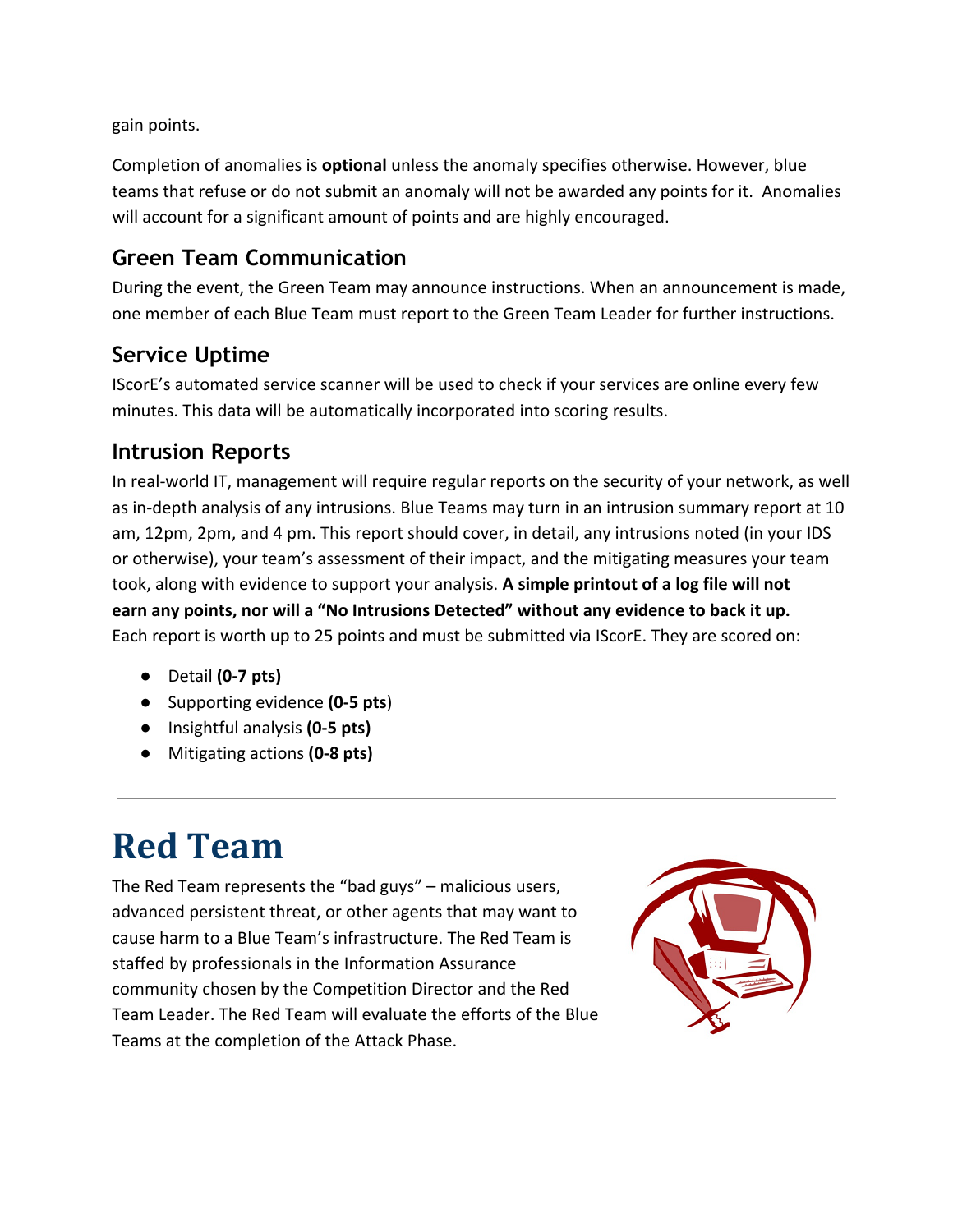#### **Red Team Leader**

The Red Team leader is chosen by the Competition Director and will coordinate with the White Team Leader to ensure a fair and successful competition. The Red Team leader will serve as a mediator between the Red Team members and the White Team to settle any scoring disputes, and will, if necessary, set boundaries for attacks to keep the competition running smoothly.

## **Attack Phase**

Red team members will keep detailed accounts of all attacks performed. IScorE will provide a place to document all offensive actions taken. These documents will be made available after the competition.

#### **Requirements**

- Attacks cannot leave the ISEAGE environment
- Must terminate attacks upon request of the White Team
- Will attempt to obtain flags on each Blue Team's network (see "Required Flags for Red Team Capture"). Blue Teams start with a given number of flags, and for each of the flags captured by the Red Team, a number of points are lost. The Red Team must submit the captured flags via IScorE for verification and scoring. Blue Teams may challenge a capture if they feel it is warranted.
- Will attempt to plant flags onto each Blue Team's network in White Team-designated locations.
- In addition to required flags, sensitive information (e.g. credit card numbers, Social Security numbers, etc) will be present on some systems; see the scenario document for more information.

## **Red Team Evaluation**

At the conclusion of the attack phase, the Red Team will evaluate teams on the extent to which they adhere to the spirit of the competition. This breaks down as:

- **0-100 points:** Did the team take appropriate measures to secure their network that would hold up in a real-world environment, both technically and politically (e.g., realistic limits on user accounts, appropriate intervention of user activities, not breaking functionality such as web-based file uploads, etc)?
- **0-100 points:** Did the team respond to attacks in a rational and appropriate manner that would be acceptable in a real-world situation, even if this was simply by having no response (e.g., not blocking large ranges of IP addresses, not killing users' sessions [whack-a-mole], not removing the users' web content)?
- **0-50 points:** The "non-arbitrary" catch all including: physical security, social engineering, overall conduct (removal of points for derogatory "messages" to red, white, green, or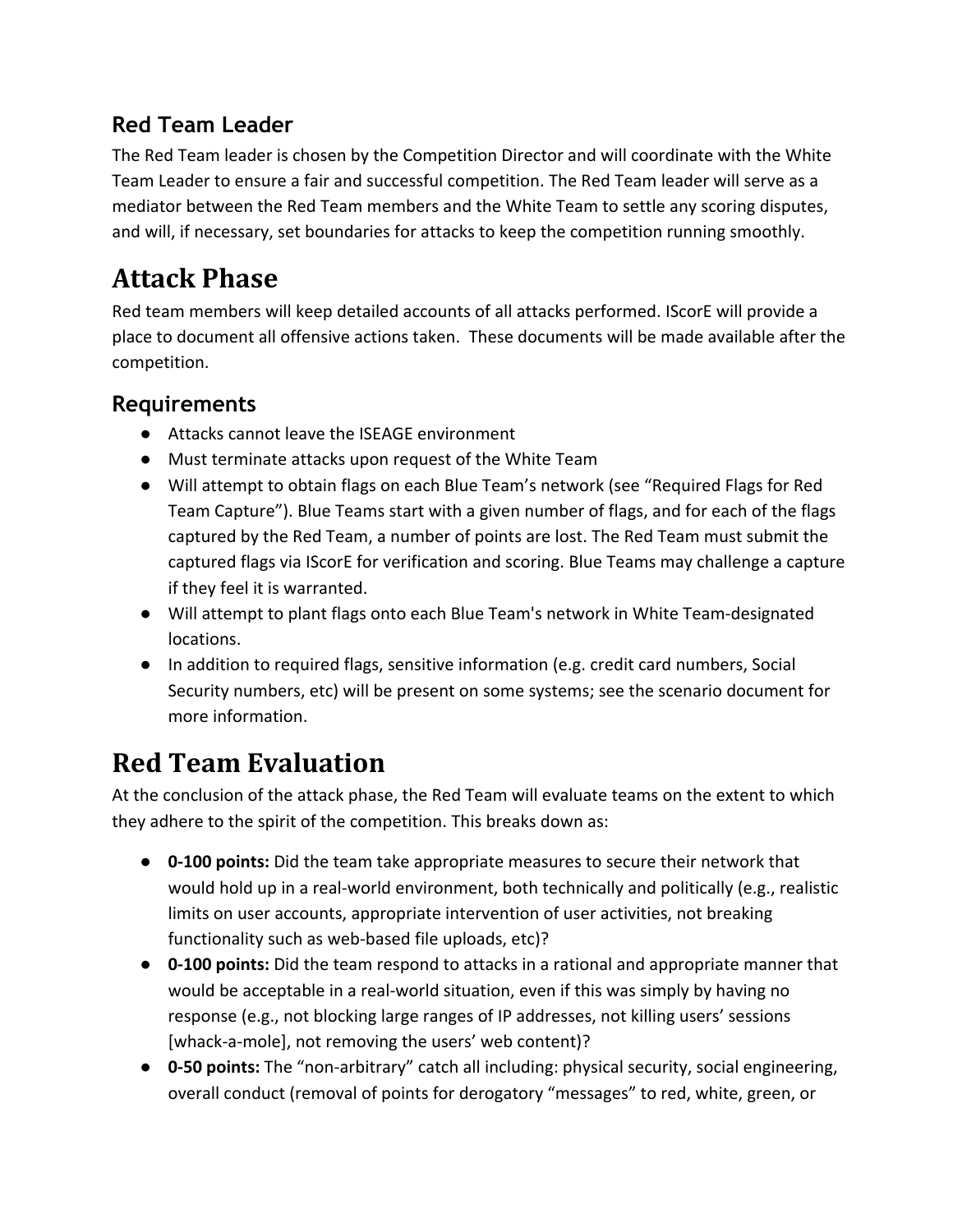blue), or any other noteworthy factors.

## **White Team**

The White Team will be led by the Competition Director. The White Team is responsible for

setting up and maintaining the ISEAGE network, IScorE, and all CDC infrastructure, as well as running the competition. At least one White Team member must be present at all times during On-Site Setup and the Attack Phase.

#### **White Team Members**

White Team members will be chosen by the Competition Director. The White Team may not aid or assist teams in any way during the attack phase except to resolve disputes.

#### **Grading and Scoring**

The White Team is in charge of grading all Documentation and Intrusion Reports. They are also the final authority on any scoring disputes and will assign penalties if necessary. At the end of the competition, they will determine the final placement of Blue Teams.

## **Green Team**

The Green Team represents the users of a Blue Team's infrastructure. They will score each Blue Team on the usability of their services.

### **Green Team Leader**

The Green Team Leader will coordinate the efforts of the Green Team members in order to assess the Blue Teams fairly. The Green Team Leader will also coordinate with the Competition

Director in the creation of Green Team Anomalies, and with Green, White, and Red Team members in their execution.

The Green Team Leader is the custodian of Blue Team password information and must authorize any password changes by Blue Teams.

The Green Team Leader must be present if a Green Team member wishes to confer with a Blue Team. Blue Team members with questions regarding scoring of Usability or Anomalies should